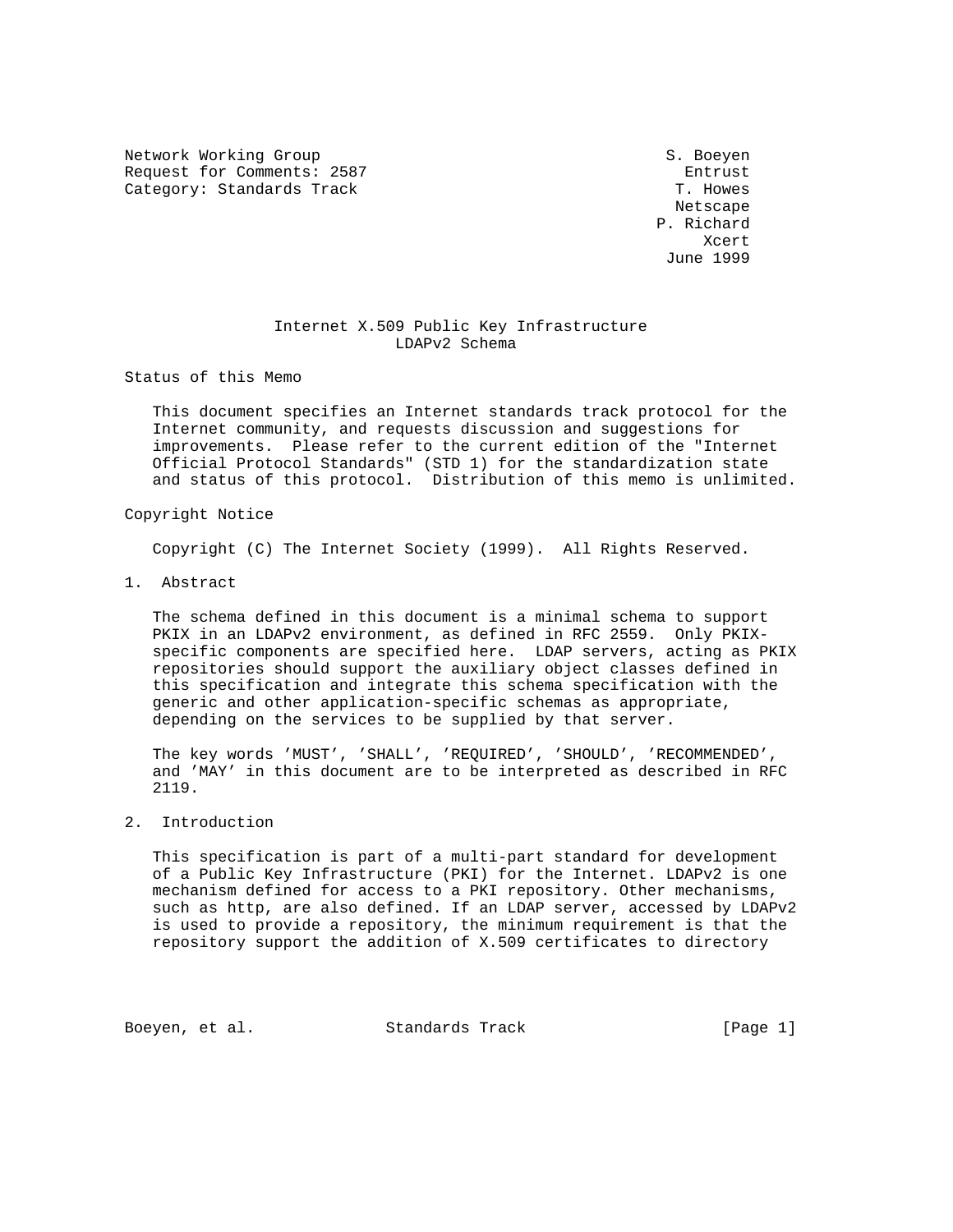entries. Certificate Revocation List (CRL)is one mechanism for publishing revocation information in a repository. Other mechanisms, such as http, are also defined.

 This specification defines the attributes and object classes to be used by LDAP servers acting as PKIX repositories and to be understood by LDAP clients communicating with such repositories to query, add, modify and delete PKI information. Some object classes and attributes defined in X.509 are duplicated here for completeness. For end entities and Certification Authorities (CA), the earlier X.509 defined object classes mandated inclusion of attributes which are optional for PKIX. Also, because of the mandatory attribute specification, this would have required dynamic modification of the object class attribute should the attributes not always be present in entries. For these reasons, alternative object classes are defined in this document for use by LDAP servers acting as PKIX repositories.

3. PKIX Repository Objects

The primary PKIX objects to be represented in a repository are:

- End Entities
- Certification Authorities (CA)

These objects are defined in RFC 2459.

3.1. End Entities

 For purposes of PKIX schema definition, the role of end entities as subjects of certificates is the major aspect relevant to this specification. End entities may be human users, or other types of entities to which certificates may be issued. In some cases, the entry for the end entity may already exist and the PKI-specific information is added to the existing entry. In other cases the entry may not exist prior to the issuance of a certificate, in which case the entity adding the certificate may also need to create the entry. Schema elements used to represent the non PKIX aspects of an entry, such as the structural object class used to represent organizational persons, may vary, depending on the particular environment and set of applications served and are outside the scope of this specification.

 The following auxiliary object class MAY be used to represent certificate subjects:

Boeyen, et al. Standards Track [Page 2]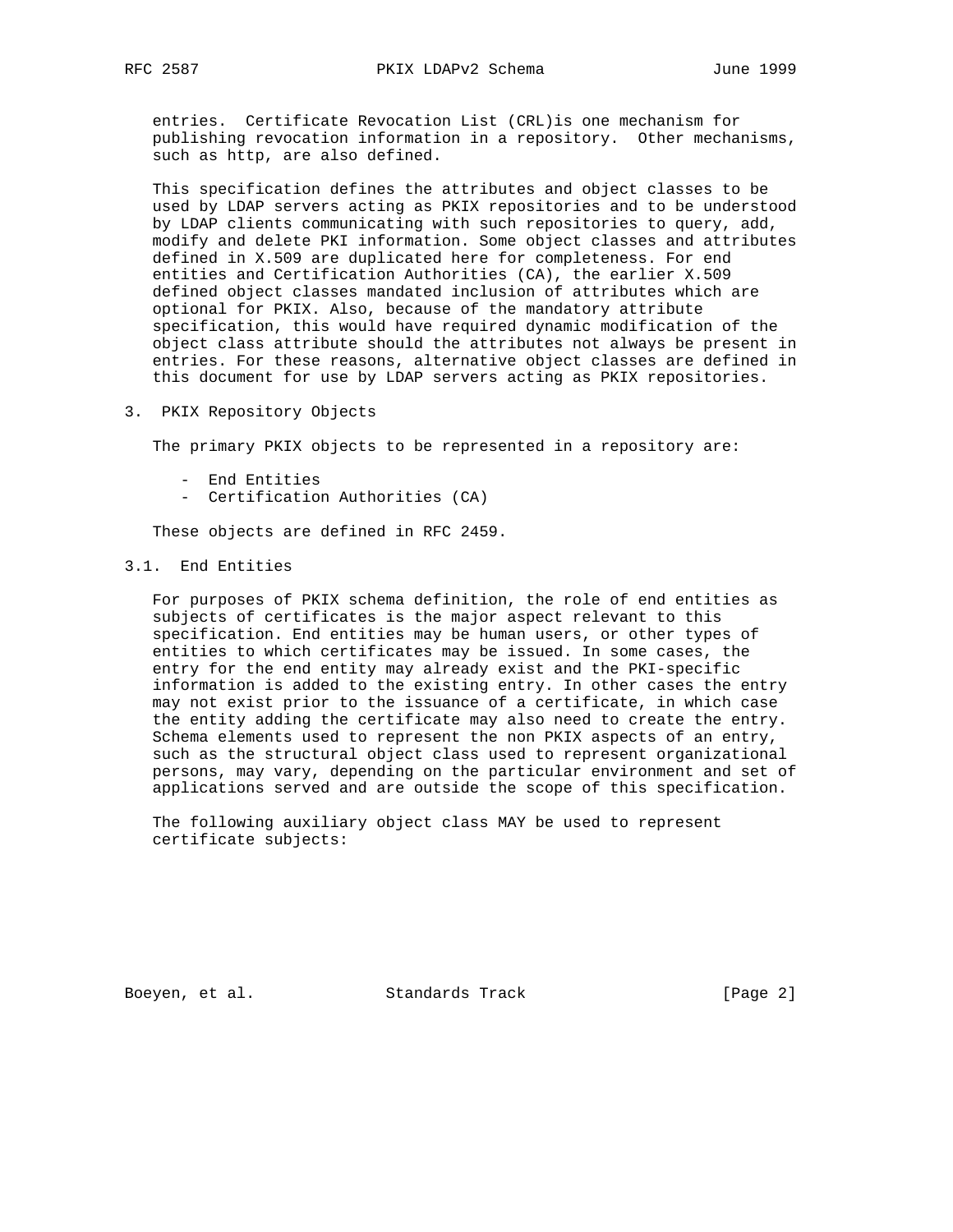pkiUser OBJECT-CLASS ::= { SUBCLASS OF { top} KIND auxiliary MAY CONTAIN {userCertificate} ID joint-iso-ccitt(2) ds(5) objectClass(6) pkiUser(21)} userCertificate ATTRIBUTE ::= { WITH SYNTAX Certificate EQUALITY MATCHING RULE certificateExactMatch ID joint-iso-ccitt(2) ds(5) attributeType(4) userCertificate(36) } An end entity may obtain one or more certificates from one or more Certification Authorities. The userCertificate attribute MUST be used to represent these certificates in the directory entry representing that user. 3.2. Certification Authorities As with end entities, Certification Authorities are typically represented in directories as auxiliary components of entries representing a more generic object, such as organizations, organizational units etc. The non PKIX-specific schema elements for these entries, such as the structural object class of the object, are outside the scope of this specification. The following auxiliary object class MAY be used to represent Certification Authorities: pkiCA OBJECT-CLASS ::= { SUBCLASS OF { top} KIND auxiliary MAY CONTAIN {cACertificate | certificateRevocationList | authorityRevocationList | crossCertificatePair } ID joint-iso-ccitt(2) ds(5) objectClass(6) pkiCA(22)} cACertificate ATTRIBUTE ::= { WITH SYNTAX Certificate EQUALITY MATCHING RULE certificateExactMatch ID joint-iso-ccitt(2) ds(5) attributeType(4) cACertificate(37) } crossCertificatePairATTRIBUTE::={ WITH SYNTAX CertificatePair EQUALITY MATCHING RULE certificatePairExactMatch ID joint-iso-ccitt(2) ds(5) attributeType(4) crossCertificatePair(40)}

Boeyen, et al. Standards Track [Page 3]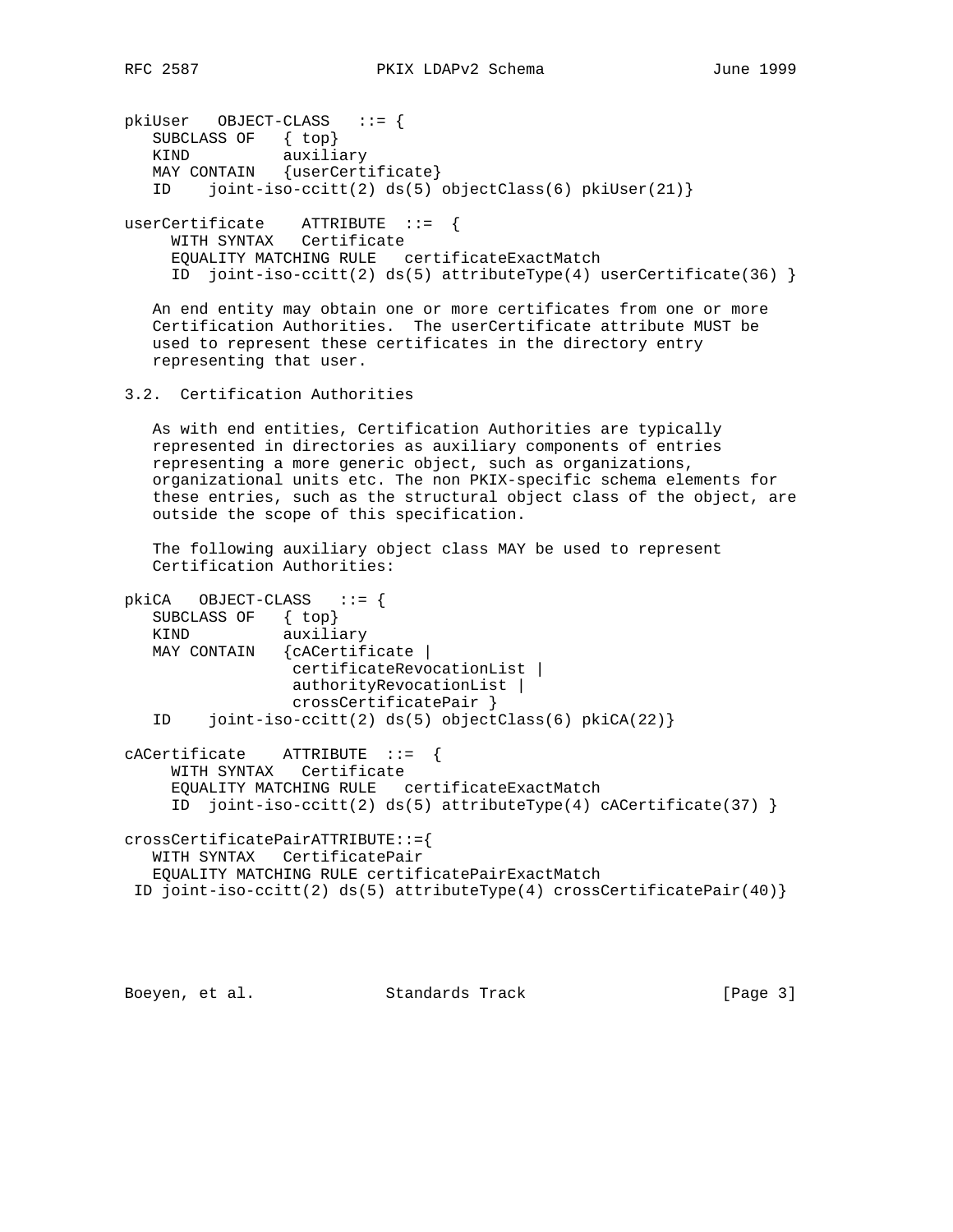The cACertificate attribute of a CA's directory entry shall be used to store self-issued certificates (if any) and certificates issued to this CA by CAs in the same realm as this CA.

 The forward elements of the crossCertificatePair attribute of a CA's directory entry shall be used to store all, except self-issued certificates issued to this CA. Optionally, the reverse elements of the crossCertificatePair attribute, of a CA's directory entry may contain a subset of certificates issued by this CA to other CAs. When both the forward and the reverse elements are present in a single attribute value, issuer name in one certificate shall match the subject name in the other and vice versa, and the subject public key in one certificate shall be capable of verifying the digital signature on the other certificate and vice versa.

 When a reverse element is present, the forward element value and the reverse element value need not be stored in the same attribute value; in other words, they can be stored in either a single attribute value or two attribute values.

 In the case of V3 certificates, none of the above CA certificates shall include a basicConstraints extension with the cA value set to FALSE.

The definition of realm is purely a matter of local policy.

 certificateRevocationListATTRIBUTE::={ WITH SYNTAX CertificateList EQUALITY MATCHING RULE certificateListExactMatch ID joint-iso-ccitt(2) ds(5) attributeType(4) certificateRevocationList(39)}

 The certificateRevocationList attribute, if present in a particular CA's entry, contains CRL(s) as defined in RFC 2459.

 authorityRevocationListATTRIBUTE::={ WITH SYNTAX CertificateList EQUALITY MATCHING RULE certificateListExactMatch ID joint-iso-ccitt(2) ds(5) attributeType(4) authorityRevocationList(38)}

 The authorityRevocationList attribute, if present in a particular CA's entry, includes revocation information regarding certificates issued to other CAs.

Boeyen, et al. Standards Track [Page 4]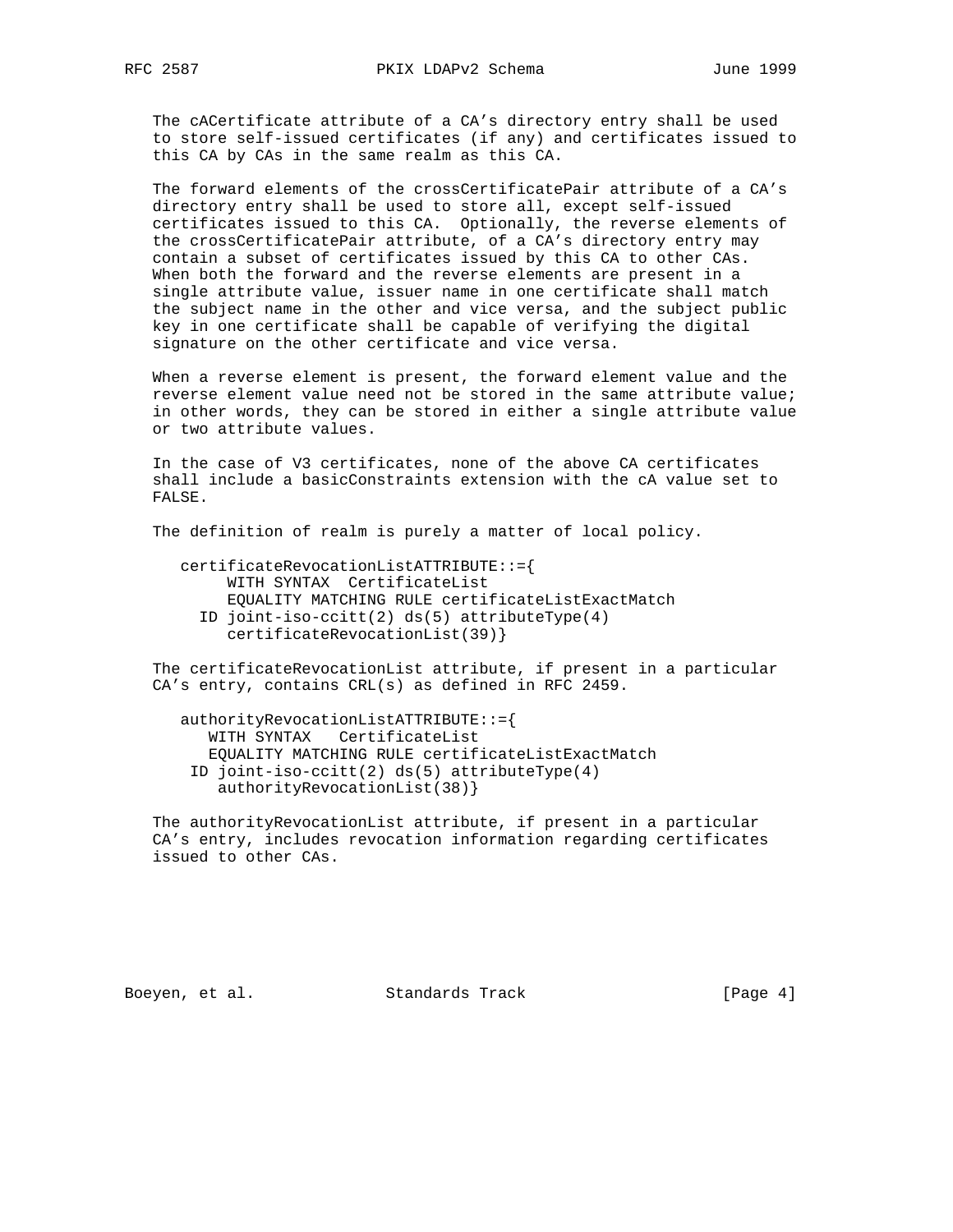## 3.2.1. CRL distribution points

 CRL distribution points are an optional mechanism, specified in RFC 2459, which MAY be used to distribute revocation information.

 A patent statement regarding CRL distribution points can be found at the end of this document.

 If a CA elects to use CRL distribution points, the following object class is used to represent these.

```
 cRLDistributionPoint OBJECT-CLASS::= {
   SUBCLASS OF { top }
    KIND structural
 MUST CONTAIN { commonName }
 MAY CONTAIN { certificateRevocationList |
                    authorityRevocationList |
                    deltaRevocationList }
    ID joint-iso-ccitt(2) ds(5) objectClass(6) cRLDistributionPoint(19) }
```
 The certificateRevocationList and authorityRevocationList attributes are as defined above.

 The commonName attribute and deltaRevocationList attributes, defined in X.509, are duplicated below.

```
 commonName ATTRIBUTE::={
   SUBTYPE OF name
   WITH SYNTAX DirectoryString
   ID joint-iso-ccitt(2) ds(5) attributeType(4) commonName(3) }
```

```
 deltaRevocationList ATTRIBUTE ::= {
WITH SYNTAX CertificateList
        EQUALITY MATCHING RULE certificateListExactMatch
        ID joint-iso-ccitt(2) ds(5) attributeType(4)
           deltaRevocationList(53) }
```
3.2.2. Delta CRLs

 Delta CRLs are an optional mechanism, specified in RFC 2459, which MAY be used to enhance the distribution of revocation information.

 If a CA elects to use delta CRLs, the following object class is used to represent these.

Boeyen, et al. Standards Track [Page 5]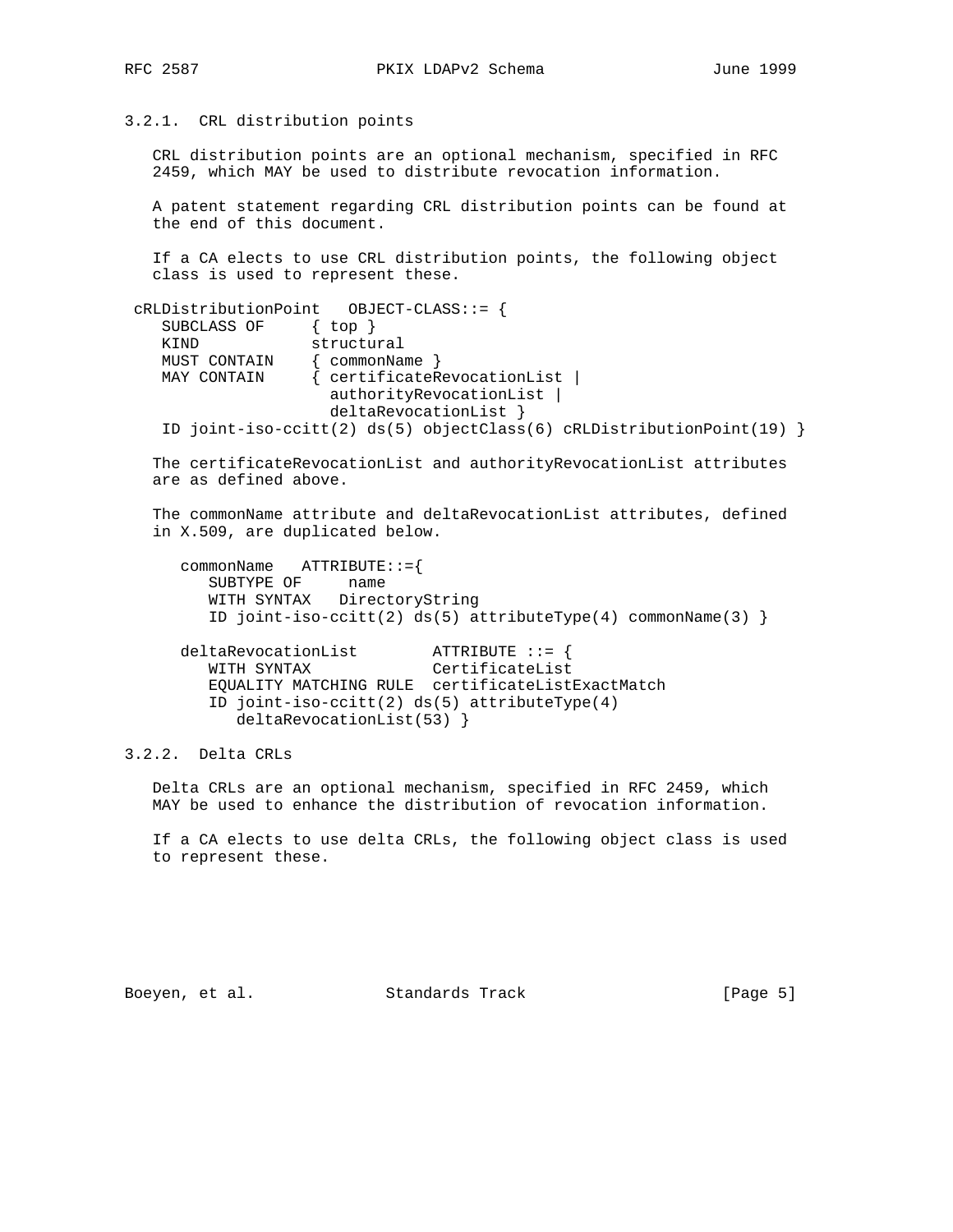```
 deltaCRL OBJECT-CLASS::= {
SUBCLASS OF { top }
 KIND auxiliary
 MAY CONTAIN { deltaRevocationList }
       ID joint-iso-ccitt(2) ds(5) objectClass(6) deltaCRL(23) }
```
4. Security Considerations

 Since the elements of information which are key to the PKI service (certificates and CRLs) are both digitally signed pieces of information, no additional integrity service is REQUIRED.

 Security considerations with respect to retrieval, addition, deletion, and modification of the information supported by this schema definition are addressed in RFC 2559.

- 5. References
	- [1] Yeong, Y., Howes, T. and S. Kille, "Lightweight Directory Access Protocol", RFC 1777, March 1995.
	- [2] Bradner, S., "Key Words for use in RFCs to Indicate Requirement Levels", BCP 14, RFC 2119, March 1997.
- 6 Intellectual Property Rights

 The IETF has been notified of intellectual property rights claimed in regard to some or all of the specification contained in this document. For more information consult the online list of claimed rights.

 The IETF takes no position regarding the validity or scope of any intellectual property or other rights that might be claimed to pertain to the implementation or use of the technology described in this document or the extent to which any license under such rights might or might not be available; neither does it represent that it has made any effort to identify any such rights. Information on the IETF's procedures with respect to rights in standards-track and standards-related documentation can be found in BCP-11. Copies of claims of rights made available for publication and any assurances of licenses to be made available, or the result of an attempt made to obtain a general license or permission for the use of such proprietary rights by implementors or users of this specification can be obtained from the IETF Secretariat.

Boeyen, et al. Standards Track [Page 6]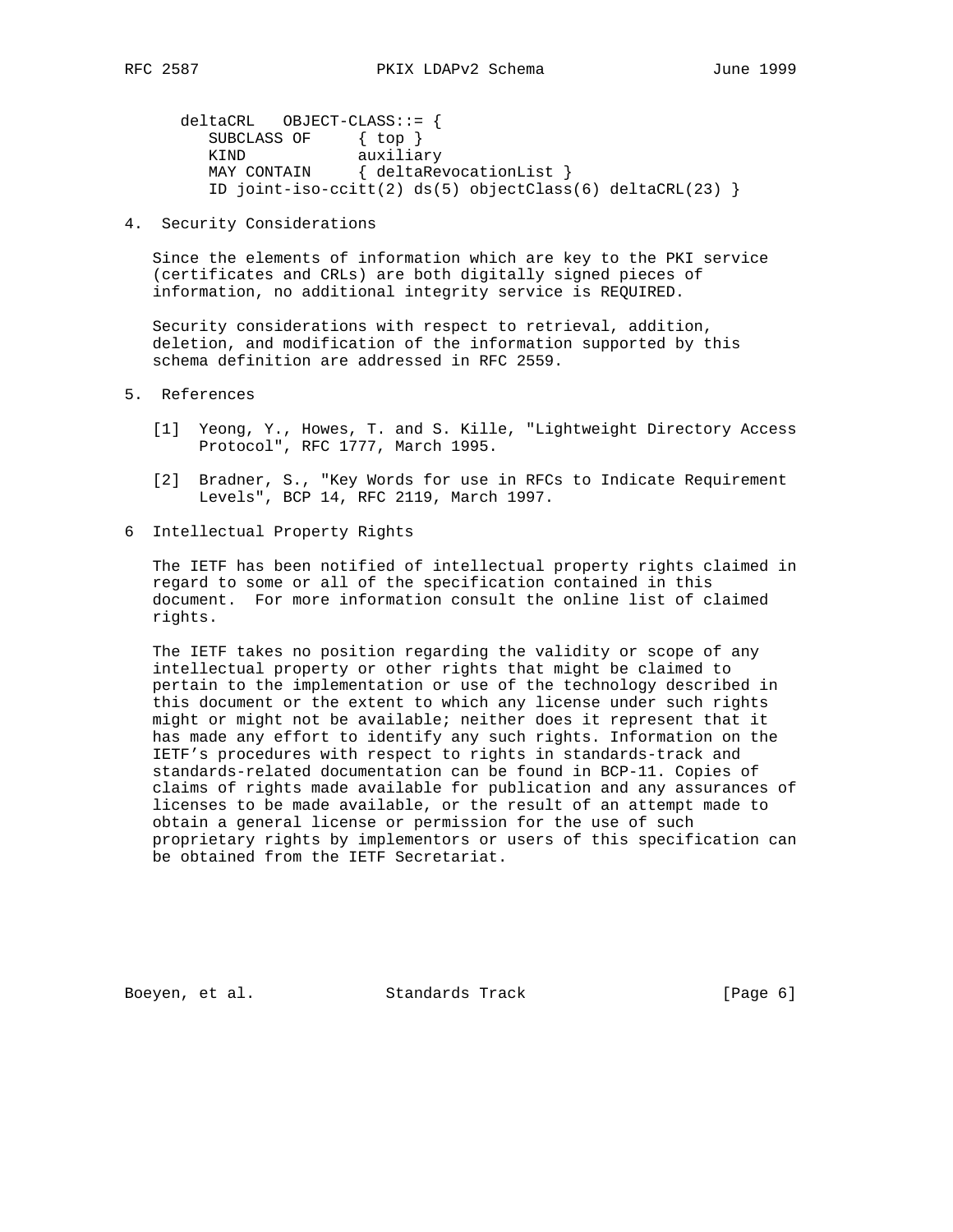7. Authors' Addresses

 Sharon Boeyen Entrust Technologies Limited 750 Heron Road Ottawa, Ontario Canada K1V 1A7

EMail: sharon.boeyen@entrust.com

 Tim Howes Netscape Communications Corp. 501 E. Middlefield Rd. Mountain View, CA 94043 USA

EMail: howes@netscape.com

 Patrick Richard Xcert Software Inc. Suite 1001, 701 W. Georgia Street P.O. Box 10145 Pacific Centre Vancouver, B.C. Canada V7Y 1C6

EMail: patr@xcert.com

Boeyen, et al. Standards Track [Page 7]